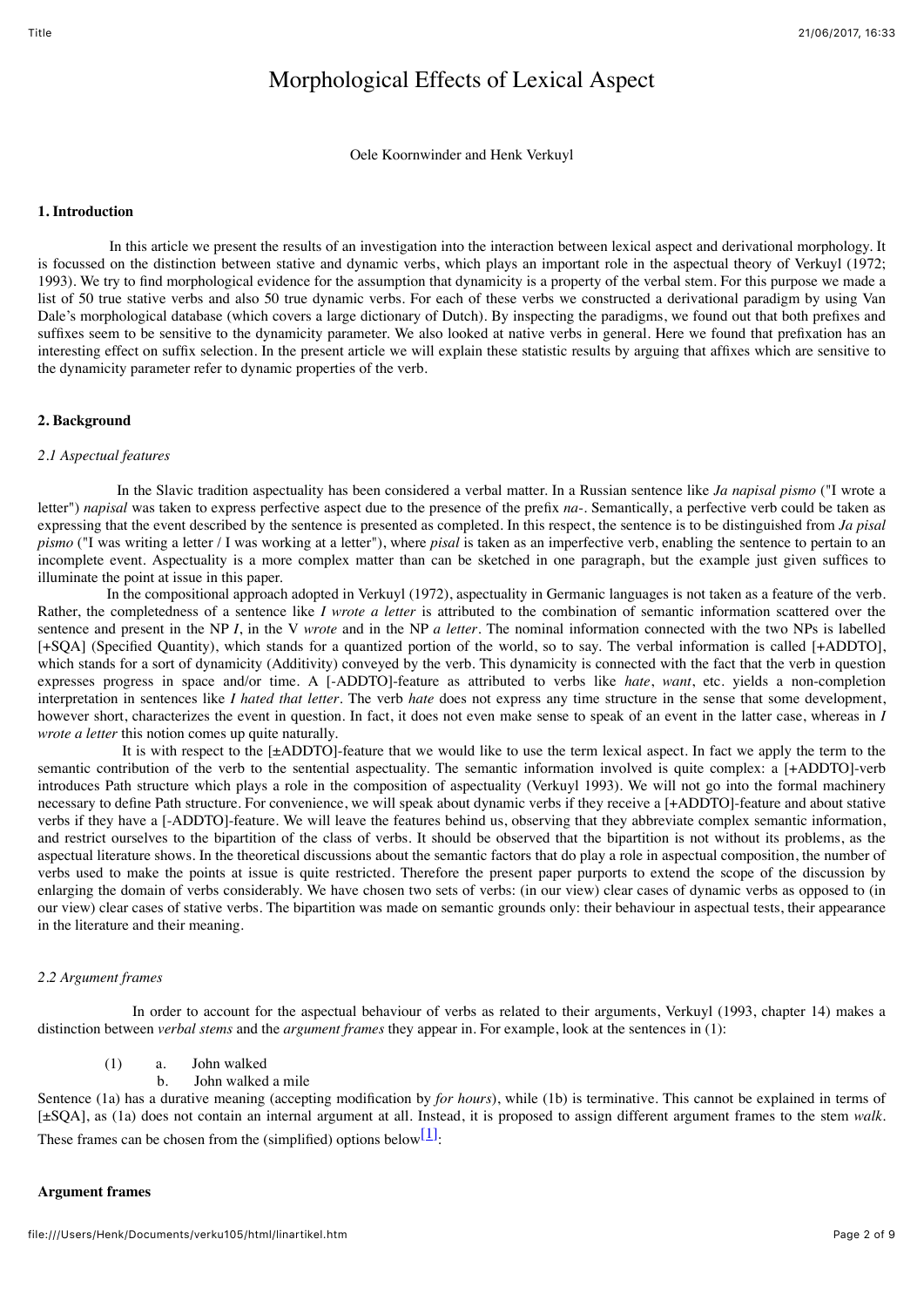| 1. dynamic-transitive: | V(i)(Y)(X) |
|------------------------|------------|
| 2. dynamic-ergative:   | V(i)(Y)    |
| 3. dynamic-unergative: | V(i)(X)    |
| 4. stative:            | V(X)       |

 One should notice that these argument frames refer to conceptual structures. This implies that verbs which are transitive from a syntactic point of view need not be dynamic-transitives; they could be statives as well. In the dynamic frames X corresponds with the verb's external argument (which usually has an agent role), while Y corresponds with the verb's internal argument, which typically is a path restrictor (e.g. the theme, but it can also correspond with a goal PP). Only dynamic-transitives (for example *John walked a mile*) realize both roles. In ergatives (c.q. unaccusatives) only Y is realized (for example *John died*), while in unergatives (like *John walked*) only the X is realized. These argument frames abstract from arguments without aspectual consequences (like *in his chair* in *John was reading in his chair*). This also motivates the frame assigned to stative verbs (for example *John was sitting*), which only contains an X, whether the corresponding verb is transitive or not. It also lacks an index i, which means that they cannot specify progress. In this respect, statives differ from dynamic verbs, which use i (to be chosen from **N**, the set of natural numbers) to count the number of completed subevents. As this number is dependent on the quantity of Y, the index of unergative verbs (which lack the Y) has an unlimited range  $\{0,1,2,3...\}$ . In the formal representation, Y(i), the sequence of indices i associated with a verb, expresses the (dynamic) process part of an event. It results in a terminated path if Y is [+SQA].

 In this article we will try to find out whether affixes are sensitive to the argument frame of the stem, and whether they can alter this argument frame. In the case of ambiguous verb stems, we expect that affixes can force a choice between the available argument frames. We will call this the Adaptation Principle:

## **Adaptation Principle**

If a verb stem allows for more than one argument frame, affixes may force a choice.

A similar effect can be seen with particles, like in *push away*. For example, *John pushed his bike* does not imply that John finished this activity; but *John pushed his bike away* does. This can be explained by assuming that the particle *away* forces the verb *push* to exhaust the internal argument. This necessarily leads to a telic interpretation.

## **3. Aspect and morphology**

 The Morphological Handbook (De Haas en Trommelen, 1993) gives a detailed overview of Dutch morphology. We will use this information to formulate some hypotheses about the aspectual properties of native, verb-selecting affixes.

## *3.1 Suffix selection*

Table 1 characterizes a number of very productive, native, verb selecting suffixes by providing brief characterizations of the descriptions in the Morphological Handbook, using the terminology of Verkuyl (1993):

| suffix                     | productive functions                                                                                                                             | selection restrictions                                                          |
|----------------------------|--------------------------------------------------------------------------------------------------------------------------------------------------|---------------------------------------------------------------------------------|
| $-$ ing                    | N, referring to the process $\{i1,i2\}$ or result $Y(i)$ prefers transitive verbs<br>of the event expressed by V                                 |                                                                                 |
| -er/-aar<br>$-ster/ - es$  | N, referring to the (agentive) $X$ of a dynamic V, if<br>available; otherwise referring to Y or V itself; -<br>ster and -(ar)es denote female X. | prefers transitive<br>verbs:<br>blocks ergatives, psych verbs<br>and reflexives |
| $-i\frac{j}{genj}$<br>arij | $N$ , expressing repetitive realization of $Y(i)$ or<br>denoting branch/place where V is practiced                                               | specified; probably<br>not<br>preference for activities                         |
| -baar                      | A, expressing the possibility that V denotes a<br>terminated path $Y(i)$                                                                         | prefers prefixed verbs that are<br>transitive                                   |
| -end                       | present participle, denoting process $\{i1,i2\}$ ; also<br>used for lexicalized adjectives                                                       | maximally productive in the<br>participle use                                   |

Except for *-end*, all these suffixes refer to the path structure of the verb in order to specify the function of the suffix. In other words, these suffixes presume dynamic verbs. Generalizing over all verbal suffixes this gives rise to

## **Hypothesis 1**: Verbal suffixes presume path structure

In cases that the verb is ambiguous between a stative and a dynamic use, the Adaptation Principle predicts that verbal suffixes will choose path structure. In the nonnative domain we expect similar selection restictions for suffixes like -*or*/-*eur*, -*atie*/*-ering* and -*abel*/-*eerbaar*. We think such suffixes easily combine with verbs ending in -*iseren*, as this ending seems to guarantee path structure (cf. Plag(1997), who gives a generalized account of the verbal suffix -*ize*, the English counterpart of -*iseren*).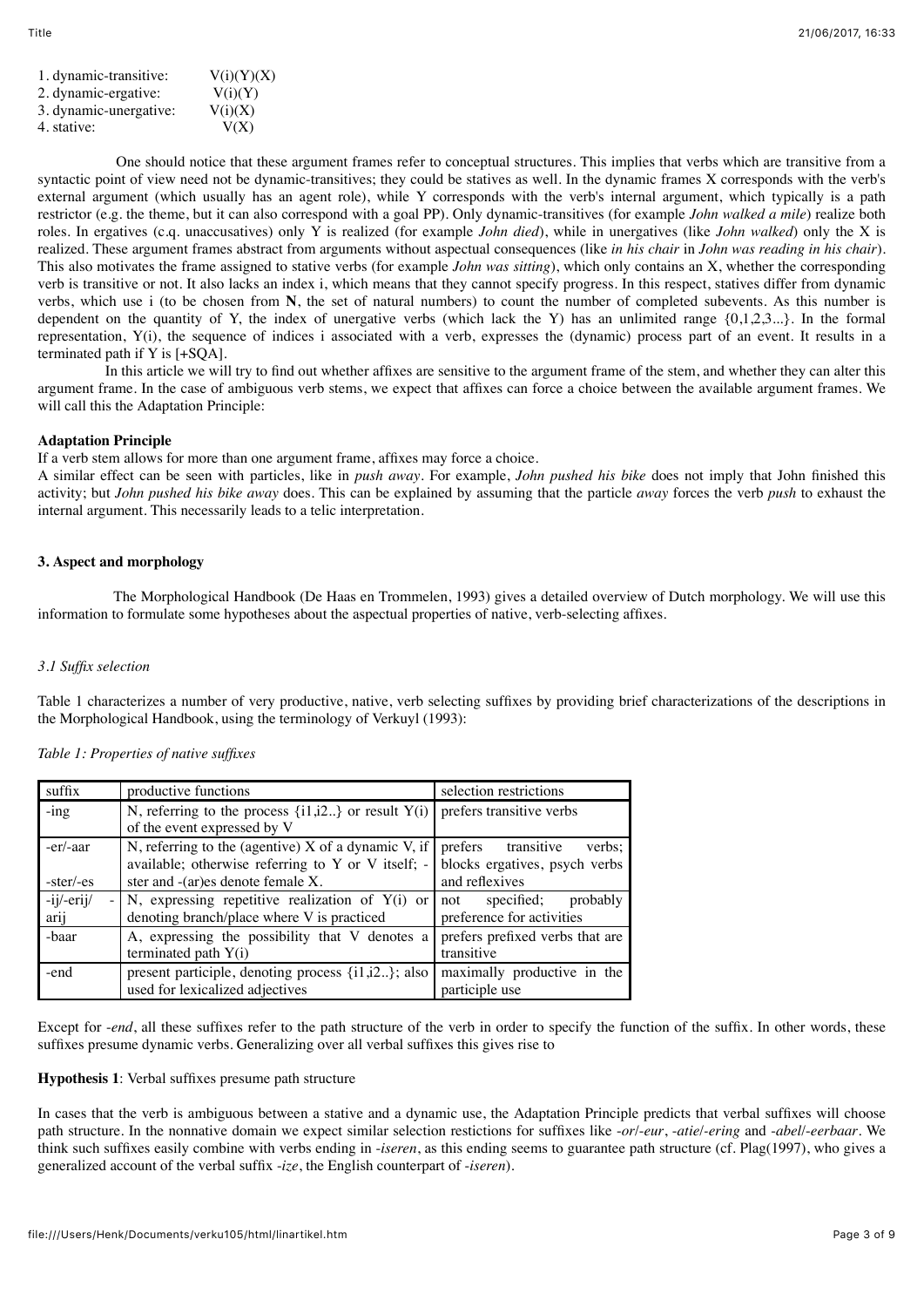## *3.2 Prefix selection*

 According to the right hand head rule, prefixes cannot function as the head of a morphological constituent. But as Trommelen and Zonneveld (1986) showed, it's not clear whether this claim holds for Dutch, because the facts show that the stem of prefixed verbs not always is a verb. We will leave this debate for what it is, however, and only assume that prefixes can modify the thematic and aspectual properties of the verb, given a verbal stem. Now, with respect to innate prefixes the Morphological Handbook (chapter 2, section 1.4.3, p. 43) reports that they can alter the syntactic argument frame of a verb. However, as table 2 shows, it depends on the syntactic frame  $\left[2\right]$  of the original ([-

<span id="page-2-0"></span>prefix]) verb stem what frames can be assigned to the derived ([+prefix]) stem :

## *Table 2: Relation between syntactic verb type and prefixation*

| +prefix<br>-prefix | transitive | ergative | unergative |
|--------------------|------------|----------|------------|
| transitive         |            |          |            |
| ergative           | $(+)$      |          |            |
| unergative         |            |          |            |

The table shows that prefixation of any kind of verb can lead to a transitive verb. For transitive verbs this even is the only option. Ergatives, however, prefer to remain in the same class, while unergatives can choose between three options. This derivational asymmetry indicates that there is a deep correlation between prefixation and transitivity; generally it leads to argument creation (cf. Neeleman and Schipper (1992), however, who claim that prefixes only can introduce a Y argument). As a consequence, it is impossible to "lower" transitives and ergatives to unergatives. The transitive effects of (native) prefixation seem to be related to the dynamic presuppositions of verbal prefixes, as can be seen by inspecting the following summary of their main functions:

# *Table 3: Function of native prefixes*

| prefix | productive meaning                              | argument frame         |
|--------|-------------------------------------------------|------------------------|
| be     | to concentrate on Y (often turning PP into NP)  | transitive or ergative |
| ver    | to change, damage or loose Y by doing V         | transitive             |
| ont    | to initiate or undo V or to get away by doing V | transitive or ergative |
| her    | to repeat the realization of $Y(i)$             | original frame         |
| ge     | often leads to a solemn meaning aspect          | transitive frame       |

All of these prefixes, except for *ge*-, are very productive in Dutch. They usually presume path structure (as follows from the reference to Y and from words like *change, intitiate and repeat* etc.), which may denote both active and passive actions. Therefore, we expect them to prefer dynamic verb stems:

## **Hypothesis 2**: Verbal prefixes presume path structure

This also follows from the fact that prefixed verbs have a preference for transitivity. Again the Adaptation Principle predicts that prefixation of verbs which are ambiguous between stative and dynamic use will force the stem to select the dynamic use. According to Lieber and Baayen (1993), however, the prefixes *ver*-, *be*- and *ont*- can combine with any verb stem, as these prefixes would introduce an LCS (a kind of path structure) that is so flexible that any verb stem can be accommodated (by assigning it a source role). Although their analysis supports the idea that prefixes express dynamic aspect, we think their claim is too strong.

## *3.3 Interactions between prefixes and suffixes*

 Given the hypotheses of the previous sections, we predict that prefixed verbs will allow for dynamic suffixes more often than the underlying verb stems:

#### **Hypothesis 3**: Suffixes prefer prefixed verbs to bare verbs

This follows from our discussion of prefixation effects, because prefixation often makes a verb dynamic, so that it should be more attractive for dynamic suffixes.

## **4. The database**

<span id="page-2-1"></span>A few years ago Van Dale Lexicografie started with the development of a morphological database for Dutch.<sup>[3]</sup> Although the database still has a long way to go, it can already be used for large-scale analysis of morphological properties. In its present state the database assigns a fine-grained morphological structure to a set of 80.000 word parts, which covers the complete Grote van Dale (a Dutch dictionary that lists a quarter million words, apart from inflection). The morphological representations make use of an empirically based set of small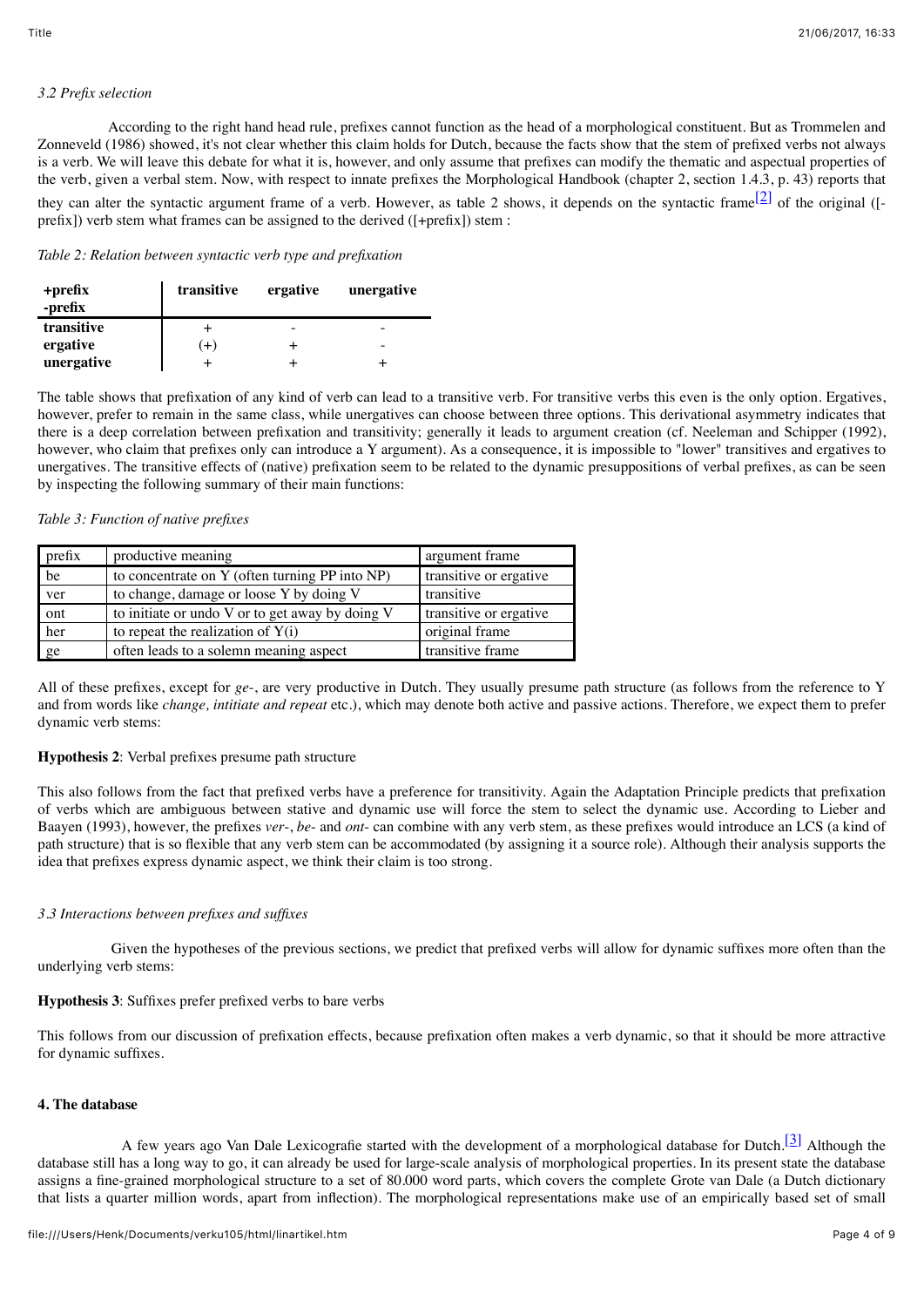<span id="page-3-0"></span>semi-morphological $\left[\frac{4}{3}\right]$  roots and affixes. They consist of two layers, one giving the morpheme's spelling form and one giving its underlying (basic) form, which generalizes over small vowel and consonant alternations. Below, some examples are given for the verb stem *grijp* ("to grab"); the prefixed verbs *begrijpen* ("to understand") and *vergrijpen* ("violate") are only formally related to the stem *grijp*.

| basic form                          | spelling form                        | stem  | word            |
|-------------------------------------|--------------------------------------|-------|-----------------|
| be[grijp]en                         | be[grijp]en                          | grijp | begrijpen       |
| [grijp]en                           | [grijp]en                            | grijp | grijpen         |
| [grijp]er                           | [grijp]er                            | grijp | grijper         |
| [grijplbAr]                         | [grijp]baar                          | grijp | grijpbaar       |
| on;be[grijp]lijk on;be[grijp]e:lijk |                                      | gr1p  | onbegrijpelijk  |
|                                     | on[grijp]bAr;heid on[grijp]baar;heid | grijp | ongrijpbaarheid |
| ver[grijp]en                        | ver[grijp]en                         | grijp | vergrijpen      |

If a morpheme has different spelling forms, the underlying suffix abstracts away from this alternation. The suffix -*lijk* for example refers both to -*lijk* and -*e:lijk*, and -*bAr* to -*baar* and -*bare*. It is also possible to stack affixes, like in *ongrijpbaarheid*. The next table presents some important facts about the current database.

#### *Table 4: Facts about the morphological database*

| <b>Types</b>    | <b>Basic form</b> | <b>Spelling form</b> | <b>Form entries</b> |
|-----------------|-------------------|----------------------|---------------------|
| <b>Stems</b>    | 19034             | 23788                | 25590               |
| <b>Prefixes</b> | 301               | 469                  | 517                 |
| <b>Suffixes</b> | 539               | 1279                 | 1365                |

The morphological database can be useful for doing morphological research, as it can put together words with the same formal stems. In this way each stem can be assigned a *derivational paradigm*, i.e. the complete set of possible derivations. By constructing these paradigms for a certain class of stems one can find out whether the shared property has systematic effects on the morphology.

## **5. The selection of stative and dynamic verbs**

 There are a number of syntactic tests to distinguish between statives and dynamic verbs (given an argument frame). These can be found in Verkuyl (1972, p. 88-97). Four of them are given below (in an adapted form). The tests differ with respect to the aspectual distinction they capture, which we will refer to as f-properties (where f is a semantic feature which may be either simple or complex).

#### **Aspectual tests**

1. If *NP V's* can be modified by *in een uur* ("in an hour"), then V is dynamic.

2. If *NP V's* can be modified by *verder* ("further"), then V is dynamic.

3. If *NP V's* can be modified by *(een eind) door* ("go on"), then V is dynamic.

4. If *NP V's* can *not* be modified by *een uur* ("for an hour"), then V is dynamic.

The first test detects verbs which always correspond with completed events (property f1), which implies dynamicity. The second and third test are equivalent: they detect dynamic verbs which do not imply completion of the event (property f2), presuming that the modified event can be continued after a break. The fourth test detects dynamic verbs by checking for durativity (f3). If a sentence fails this test, this is an indication that the verb expresses dynamic aspect. For example, take the verb "struikelen" (to stumble). As this verb is telic (thus dynamic), "Jan struikelde urenlang" can only express forced repetition. As a consequence it fails the test. Together these tests constitute a reliable tool for classifying predicates as stative or dynamic. One way to interpret the meaning of the corresponding features is given below.

## **Features underlying lexical aspect:**

| $f1 =$ dynamic and non-continuous | (test 1)   |
|-----------------------------------|------------|
| $f2 =$ dynamic and continuous     | (test 2/3) |
| $f3 =$ continuous                 | (test 4)   |

One can derive the lexical aspect of a verb stem by abstracting from the argument frames it can appear in. For this purpose one needs to list the aspectual properties of its argument frames. If the verb never takes a (dynamic) complement, for example *kletsen* ("to chatter"), then the aspectual properties of the syntactic verb are identical to those of the lexical stem. The same is true for verbs which always take a path specifying complement, for example *iets kopen* ("to buy something"). But many verbs can be used both as an intransitive verb and as a transitive verb, taking an NP or PP complement. In those cases the verb stem should list the aspectual properties of all related argument frames. More in particular, a verb like *lopen* ("to walk") should list both the feature settings in the VP *lopen* and in the VP *naar huis lopen* ("to walk home"). When these tests are carried out for a lot of verb stems, five main categories arise, as shown by the next table:

## *Table 5: Relation between tests and aspectual categories*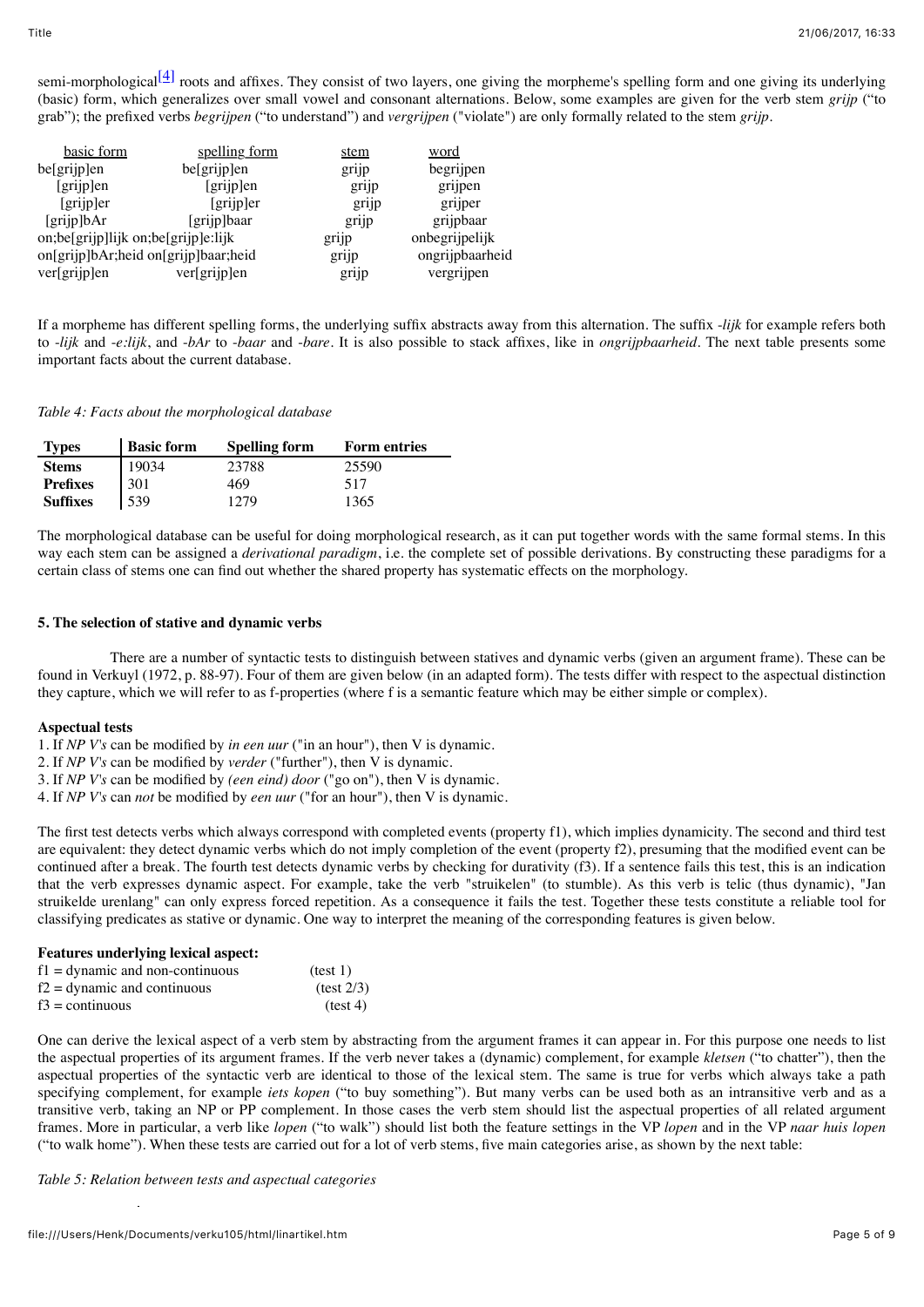| test       | stat1<br>f3              | stat2<br>$f1,f2$ , $f3$ | dynam1<br>f2.f3          | dynam2<br>(f1), f2, f3 | dynam3                   |
|------------|--------------------------|-------------------------|--------------------------|------------------------|--------------------------|
| test 1     | $\overline{\phantom{0}}$ | $- (+)$                 | $\overline{\phantom{a}}$ | $- (+)$                |                          |
| test $2/3$ | $\overline{\phantom{0}}$ |                         |                          | $+(-)$                 | $\overline{\phantom{0}}$ |
| test 4     |                          | + (-)                   |                          | + (-)                  | -                        |

We assume that the first two categories (stat1 and stat2) correspond with stative verbs and the other three with dynamic verbs. Probably one could derive even more categories with additional tests. The stat2 verbs behave unclear with respect to test 2: they feel like statives, but they sometimes allow for transitive usage (like *hangen*, "to hang"), and they often allow for the modifier *verder*. In the category dynam2 all verbs have an optional Y, thus allowing both for an intransitive and a transitive argument frame. To distinghuish the different argument frames, the transitive properties and the corresponding features are put between parentheses (as the transitive frame seems to be secondary).

<span id="page-4-0"></span>By applying the above method to native, non-prefixed verbs, we collected 50 statives and 50 dynamic verbs. The selection was not without problems, as many verbs have different meanings, and allow for a lot of syntactic frames. The next table lists a lot of representative examples, ordered by aspectual category.<sup>[\[5\]](#page-7-4)</sup>

*Table 6: Aspectual classification of native verb stems*

| stat1   | stat2   | dynam1   | dynam2   | dynam3  |
|---------|---------|----------|----------|---------|
| blinken | denken  | babbelen | breien   | botsen  |
| deugen  | hangen  | blazen   | gieten   | breken  |
| heersen | huren   | dragen   | knippen  | doden   |
| heten   | kleven  | fietsen  | lezen    | kopen   |
| kosten  | klemmen | kletsen  | maaien   | prikken |
| kunnen  | ruiken  | lopen    | schillen | raken   |
| stinken | stralen | vechten  | snoeien  | scoren  |
| willen  | wachten | waken    | wassen   | sluiten |
| zitten  | wegen   | zwemmen  | zagen    | winnen  |

For each of the underlying stems we constructed a *derivational paradigm* (the set of formal derivations) by using the morphological database. The paradigms were filtered for disturbing factors like improductive prefixes (we only took into account *be*-, *ver*-, *ont*- and *her*-) and semicompounds. It was not yet possible to distinguish between word entries that correspond to independent words and entries that only exist as part of larger words. This leads to a certain amount of noise; the word entry *denking* ("thinking") for example, only appears in prefixed words like *overdenking* ("overthinking"). Nevertheless, we will use these paradigms to carry out some computational analyses.

## **6. Morphological effects of dynamicity**

## *6.1 Dynamicity effects on suffix selection*

We will start our analysis of the present derivation paradigms by focusing on the distribution of suffixes. Table 7 shows the available suffixes in order of decreasing contrast. The frequency countings are based on non-prefixed derivations. The last column gives the difference between the -dynamic value and the + dynamic value.

#### *Table 7: Relation between lexical aspect and suffix selection*

| suffix | -dynamic | $+$ dynamic | difference |
|--------|----------|-------------|------------|
| -er    | 58 %     | 86 %        | $-28\%$    |
| -erij  | $13\%$   | 40%         | $-27\%$    |
| -ster  | $19\%$   | 40 %        | $-21\%$    |
| -end   | $45\%$   | $26\%$      | $+19\%$    |
| -baar  | $13\%$   | $30\%$      | $-17\%$    |
| -ing   | $45\%$   | $61\%$      | $-16\%$    |
| -tje   | 23 %     | 38 %        | $-15\%$    |
| -lijk  | $11\%$   | 25 %        | $-14\%$    |

<span id="page-4-1"></span>From this table we can conclude that most suffixes, namely -*er[\[6\]](#page-7-5)*, -*erij*, -*ster*, -*baar*, -*ing*, -*tje* (which all can be used productively) and *-lijk* have a clear preference for dynamic verb stems. This is in accordance with hypothesis 1:

**Hypothesis 1:** Verbal suffixes presume path structure > Confirmed

This hypothesis only fails for the suffix -*end*. Probably this is due to the fact that -*end* is extremely productive in the meaning "while he/she/ it V-ed". But sometimes it also allows for adjectival use with a lexicalized meaning, like *klemmend* (not "clasping" but "oppressive"), *hangende* (not "hanging" but "pending"), *stralend* (not "shining" but "radiant"). Probably only the lexicalized adjectives will be mentioned in the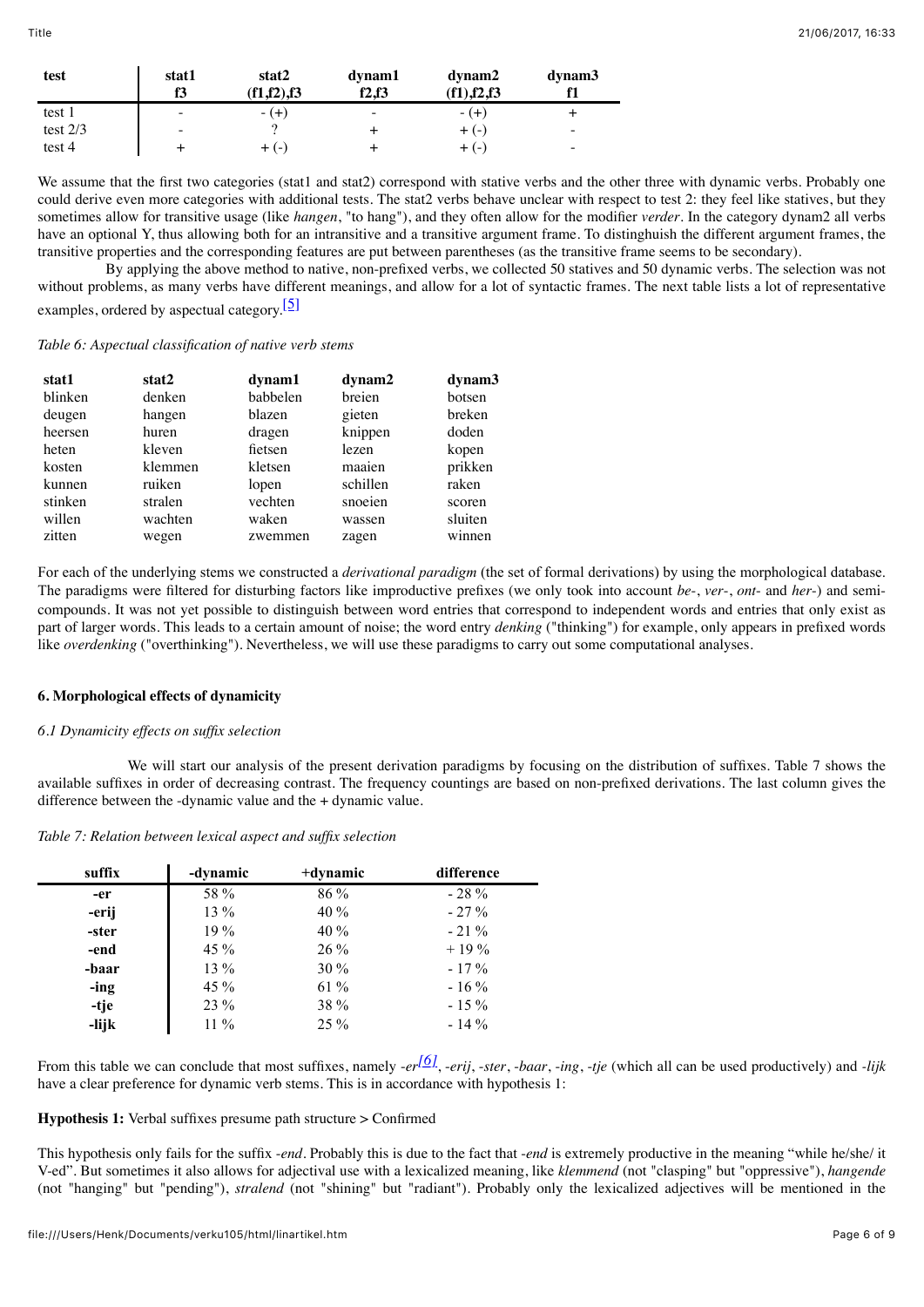dictionary. As stative verbs have much in common with adjectives, they more easily allow for the adjectival use of -*end*. But this does not explain everything, because adjectives like *lopend* ("running") and *pakkend* ("catching") are derived from dynamic verb stems ("walk" resp. "catch"). They still have a dynamic flavour, however, which suggests that -*end* has no aspectual consequences at all, but always respects the aspect of the underlying stem. This is not true for the other suffixes, however, because they cannot be used productively with stative verbs. Nevertheless, they do not exclude stative verb stems completely; -*ing* for example can be found in *deining*, *derving*, *klemming*, *leuning*, *mening*, *weging*, *woning* en *zitting*. Two of them, *klemming* and *weging*, express dynamic aspect. This can be explained by the Adaptation Principle, because *klemmen* ("clasp") and *wegen* ("weigh") are verbs which allow both for stative and transitive usage. The other derivations with stative verbs always have a lexicalized meaning, for example *mening, zitting*, *leuning*, *woning*, *zitting*. Usually they refer to a thing or concept which is related to the verb, but never to a process or a human involved in that process.

 Something similar can be said for derivations with -*er* and -*baar*. Applied to dynamic verbs -*er* usually refers to the external argument X. The word *lezer*, for example, is a nominalization of the verb *lezen* ("to read"), meaning "someone who is reading". If no agent is available, a derivation with -*er* sounds less natural, because -*er* cannot be used in its productive meaning. In such cases, -*er* is forced to select another (non-dynamic) role. Applied to the statives *blijven* ("to stay")*, liggen* ("to be laying") and *hangen* ("to be hanging"), for example, it can denote the X, that is, the individual who is in the category of staying (as opposed to the leaving persons), laying or hanging. But often such words only allow for a lexicalized meaning.

 As for -*baar*, with dynamic verbs it expresses the possibility that the verb denotes a terminative path. The NP *een leesbaar document* ("a readable file") for example can mean that a certain file is accessible for the text editor one works in, thus implying that it can be succesfully read by this text editor. With statives, no transition is defined, so it cannot be succesful either. If they nevertheless select -*baar*, the resulting derivation asserts that the verb denotes a (lexically specified) state which applies or can apply to an internal argument, e.g. *kenbaar* ("knowable", referring to a possible state of knowledge), *schijnbaar* ("seemingly", with the implication that there are clear indications), *kostbaar* ("costly"; with the implication that "it" costs a lot)*.*

#### *6.2 Dynamicity effects on prefix selection*

Table 8 gives the absolute frequency of prefixes in the paradigms of both stative and dynamic verb stems.

## *Table 8: Relation between lexical aspect and prefix selection*

| prefix       | -dynamic | +dynamic | difference |
|--------------|----------|----------|------------|
| H            | 50       | эu       |            |
| ver-         | 23       | 27       |            |
| be-          | 19       | 26       | $-1$       |
| ont-         |          | 16       | -9         |
| her-         |          |          | -0         |
| <b>Total</b> | QQ       | 26       |            |

The frequencies in this table are based on complete paradigms (i.e. not abstracting from suffix clusters), so many prefixes will have been counted twice or more per selected stem. The prefix entry [-] corresponds with non-prefixed stems. The table suggests that dynamic verbs allow for prefixation more easily than statives do, no matter what prefix is used. This pattern is not significant, however, so hypothesis 2 cannot be confirmed:

**Hypothesis 2**: Verbal prefixes presume path structure > not confirmed

The table further shows that the prefixes *ver*- and *ont*- are much more popular than the other two, which we will not try to explain here (perhaps *her*- almost never occurs with a lexicalized meaning, as it usually means "again"). To verify the hypothesis that prefixes may induce dynamic aspect, we again have to look at the paradigms. They reveal that most statives cannot be prefixed without obtaining a lexicalized meaning.

 There are some exceptions, like *verblinken*, *verhuren*, *beklemmen*, *verkleven*, *betreuren* and *bewonen*. Sometimes they correspond with verb stems that also allow for a dynamic interpretation, e.g. *verhuren* ("to lease out"), *beklemmen* (to jam"). In that case the prefix always prefers the dynamic option, as predicted by the Adaptation Principle. In other cases the prefix adds a dynamic property, for example *verblinken* ("to loose its glow"), *verkleven* ("to stick together"). But in the case of *betreuren* ("to regret") and *bewonen* ("to live in"), the stative meaning appears to survive prefixation, which is a problem for our hypothesis.

#### **7. Interactions between prefixation and suffixation**

#### *7.1 Dynamicity effects on the interaction between prefixes and suffixes*

 Table 9 shows the effect of prefixation on suffix selection, both for stative and dynamic verbs. It reports about the total number of stems that allows for the suffix ending -*ing* or -*er*, and also about the number of stems accepting neither of these or both. These frequencies are given as a percentage of the total number of inspected stems (given in the first column).

*Table 9: Relation between lexical aspect, prefixation and -ing/-er selection*

| -dynamic | total | I – I  | ing-total | er-total | ing $\&$ er |
|----------|-------|--------|-----------|----------|-------------|
| - prefix | 50    | $27\%$ | 45%       | 51%      | 33%         |
| + prefix | 50    | 53%    | 39%       | $20\%$   | $2\%$       |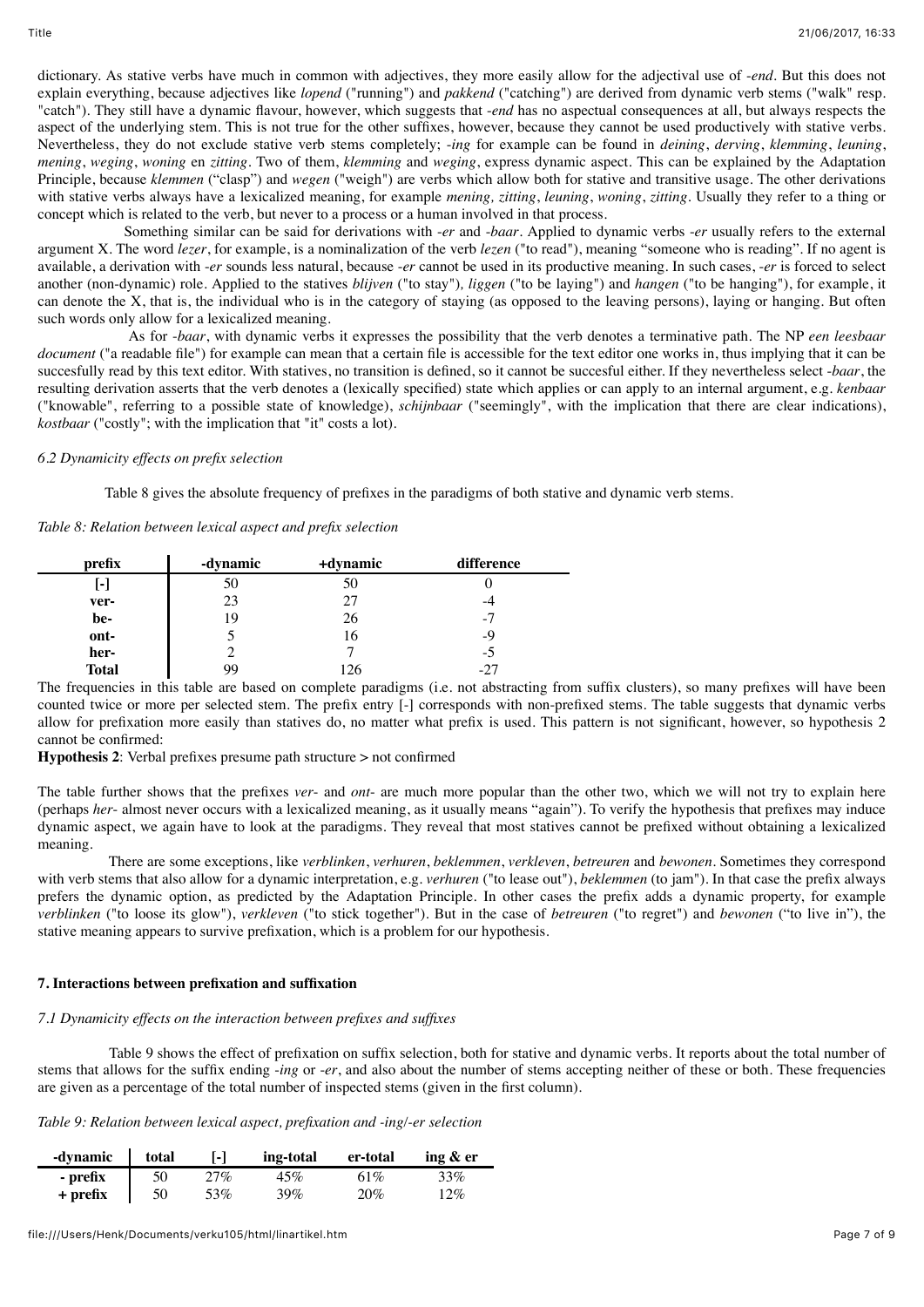| +dynamic | total | ٠I  | ing-total | er-total | ing $\&$ er |
|----------|-------|-----|-----------|----------|-------------|
| - prefix | 50    | 8%  | 63%       | 84%      | 55%         |
| + prefix | 76    | 67% | 30%       | 17%      | 6%          |

It can be concluded that prefixation of verbs generally leads to a significant growth of the [-] category, which is the category of verbs that select neither -*ing* nor -*er*. Within the remaining group of verbs, the -*ing* suffix appears to become more popular than the -*er* suffix, which is independent of dynamicity. Furthermore the number of verb stems which select both -*ing* and -*er* (last column) decreases radically. This is not in accordance with hypothesis 3, which predicts that prefixed verbs will treat -*ing* and -*er* equally. We will return to this problem shortly.

## **Hypothesis 3**: Suffixes prefer prefixed verb stems to bare verb stems > falsified

As we already observed, the number of prefixed forms is larger for the dynamic verbs, and the same holds for the number of suffixations with the non-prefixed stems. But after prefixation the latter contrast vanishes. This is an indication that prefixation neutralizes the lexical aspect of the original verb stem, transforming it into a transitive verb with dynamic aspect. Indeed, inspection of the paradigms points out that prefixation of stative verb stems often leads to transitive frames with dynamic aspect (like predicted by the not yet confirmed hypothesis 2). As a consequence these verbs allow for derivations like *herdenking, verhanging, herkenning, verkenning*, *bestraling* and *bewoning*. These (regular) derivations are not possible with the bare counterparts of these verbs, which (again) confirms hypothesis 1.

## *7.2 Interaction effects for native verbs in general*

<span id="page-6-0"></span> To learn more about the effects of prefixation, we also looked at the effects of prefixation on native verbs in general. For this purpose we selected all infinitives which do not end in the foreign suffix -*eren*, as in *regeren* and *repareren*. [\[7\]](#page-7-6) To obtain more transparant results we removed derivations with prefixes other than *be*-, *ver*-, *ont*- and *her*- as well as compound verbs. This gave us 5414 different stems, among which 3592 bare stems and 1822 prefixed stems. For these infinitives we counted the number of derivations with -*ing* and -*er* in the same way as before.

*Table 10: Relation between prefixation and -ing/-er selection*

| general  | total | l-l | ing-total | er-total | ing $\&$ er |
|----------|-------|-----|-----------|----------|-------------|
| - prefix | 3592  | 58% | 25%       | 30%      | 13%         |
| + prefix | 1822  | 65% | 33%       | $12\%$   | $9\%$       |
| total    | 5414  | 60% | 28%       | 24%      | 12%         |

Table 10 reveals that 60% of the infinitives lacks a derivation with -*ing* or -*er*, which indicates that most verbs do not like to be suffixed at all. Within the remaining group however, again a prefixation effect is visible: bare stems have a slight preference for derivations with -*er*, while prefixed verbs have a clear preference for -*ing*, also compared to non-prefixed stems. So we can safely conclude that prefixation leads to a significant shift from -*er* to -*ing* derivation. Probably the absolute decrease of derivations with -*er* can be explained by the observation that derivations with -*er* like to express habituality. The default meaning of *zetter* ("someone who puts"), derived from the verb *zetten* ("to put"), for example, is "compositor"; but the word *verzetter*, which can be derived from the verb *verzetten* ("to shift"), sounds odd, because it is hard to see how one could move things at the habitual level; this problem does not arise with *verhuizen* ("to move to a new home"), for which task one can call in specialized companies. So, probably we are confronted here with the lexicographic basis of the database: it only lists words which are worth describing. The morphological database can help to fill such gaps.

 Table 11 gives more detailed information about the relation between prefixation and selection of suffixes. The last column specifies the total number of stems that selected at least one of the suffixes we searched for, split out for prefixed and non-prefixed verbs. These totals are the basis for the derivation fractions in the other columns.

## *Table 11: Relation between prefixation and suffix selection*

| <b>Relative</b> | $\lceil \text{ing} \rceil$ | [er]   | [baar] | <b>eriil</b> | erig  | Max  |
|-----------------|----------------------------|--------|--------|--------------|-------|------|
| -prefix         | 33%                        | 39%    | 7 $\%$ | $12\%$       | $9\%$ | 2752 |
| +prefix         | 64%                        | $22\%$ | $13\%$ | $\cdot$ %    | $0\%$ | 940  |
| <b>Totaal</b>   | 41%                        | 35 %   | $9\%$  | $9\%$        | $7\%$ | 3692 |

This table shows that only -*ing* and -*baar* prefer prefixed verbs; the other suffixes prefer bare verbs. This effect is the same for all prefixes. So again hypothesis 3 is falsified, although it holds for certain prefixes and suffixes.

# **8. Conclusion**

 In this article we have studied the interaction between dynamicity and derivational morphology. According to Verkuyl (1972; 1993) only dynamic verbs may contribute to terminative readings. A lot of verbs can be used both as stative and as dynamic, however. This problem can be solved by assuming that verbal stems can choose different argument frames, which have different aspectual properties. Affixes might put restrictions on the possible argument frames. Assuming this framework, we formulated three hypotheses. We checked these